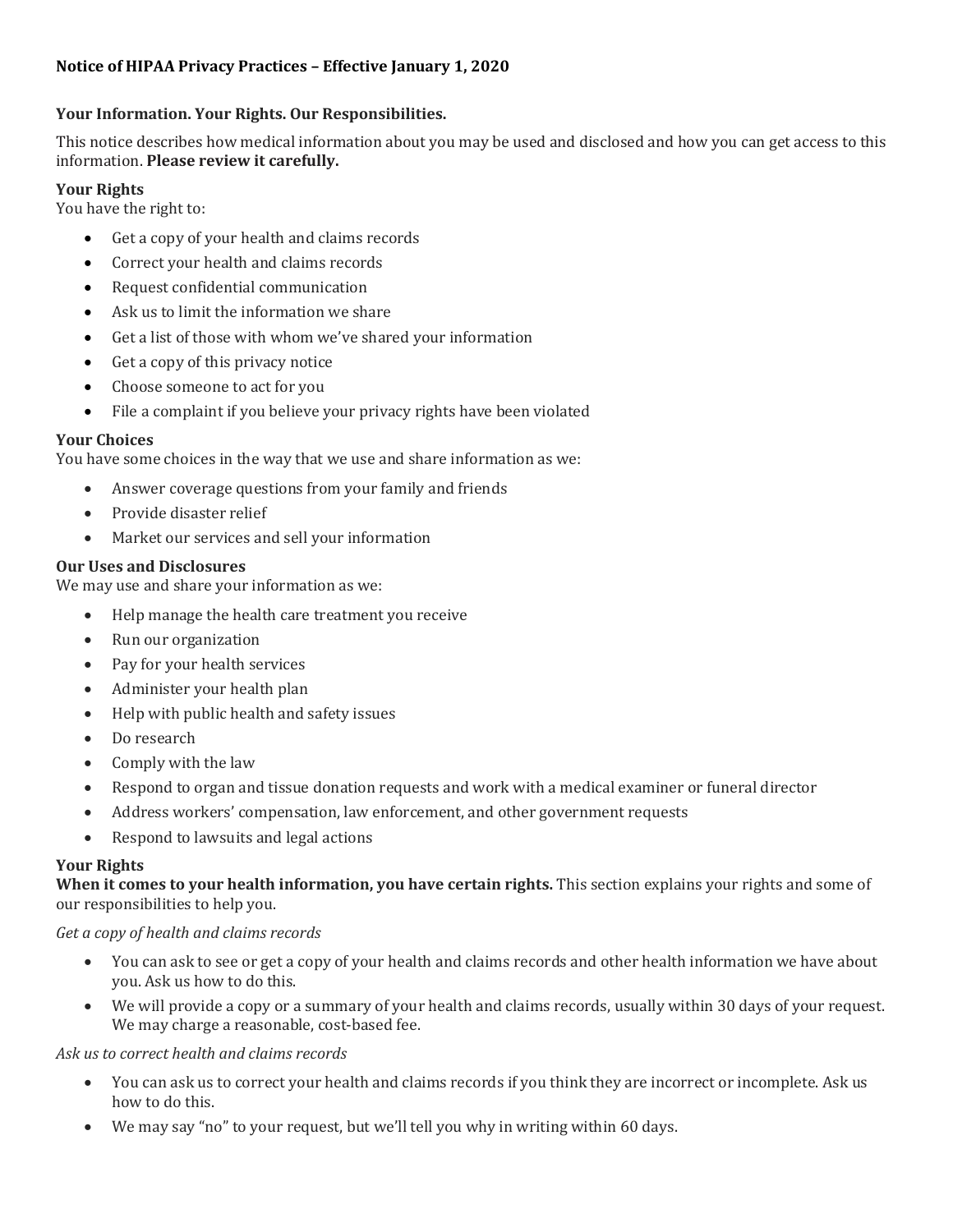### *Request confidential communications*

- You can ask us to contact you in a specific way (for example, home or office phone) or to send mail to a different address.
- We will consider all reasonable requests, and must say "yes" if you tell us you would be in danger if we do not.

### *Ask us to limit what we use or share*

- You can ask us not to use or share certain health information for treatment, payment, or our operations.
- We are not required to agree to your request, and we may say "no" if it would affect your care.

### *Get a list of those with whom we've shared information*

- You can ask for a list (accounting) of the times we've shared your health information for six years prior to the date you ask, who we shared it with, and why.
- We will include all the disclosures except for those about treatment, payment, and health care operations, and certain other disclosures (such as any you asked us to make). We'll provide one accounting a year for free but will charge a reasonable, cost-based fee if you ask for another one within 12 months.

#### *Choose someone to act for you*

- If you have given someone medical power of attorney or if someone is your legal guardian, that person can exercise your rights and make choices about your health information.
- We will make sure the person has this authority and can act for you before we take any action.

# *File a complaint if you feel your rights are violated*

- You can complain if you feel we have violated your rights by contacting us using the information at the end of this notice.
- You can file a complaint with the U.S. Department of Health and Human Services Office for Civil Rights by sending a letter to 200 Independence Avenue, S.W., Washington, D.C. 20201, calling 1-877-696-6775, or visiting [www.hhs.gov/ocr/privacy/hipaa/complaints/](http://www.hhs.gov/ocr/privacy/hipaa/complaints/)
- We will not retaliate against you for filing a complaint.

#### **Your Choices**

**For certain health information, you can tell us your choices about what we share.** If you have a clear preference for how we share your information in the situations described below, talk to us. Tell us what you want us to do, and we will follow your instructions.

In these cases, you have both the right and choice to tell us to:

- Share information with your family, close friends, or others involved in payment for your care
- Share information in a disaster relief situation

*If you are not able to tell us your preference, for example if you are unconscious, we may go ahead and share your information if we believe it is in your best interest. We may also share your information when needed to lessen a serious and imminent threat to health or safety*.

In these cases we never share your information unless you give us written permission:

- Marketing purposes
- Sale of your information

# **Our Uses and Disclosures**

#### **How do we typically use or share your health information?**

We typically use or share your health information in the following ways.

*Help manage the health care treatment you receive*

- We can use your health information and share it with professionals who are treating you.
- *Example: A doctor sends us information about your diagnosis and treatment plan so we can arrange additional services.*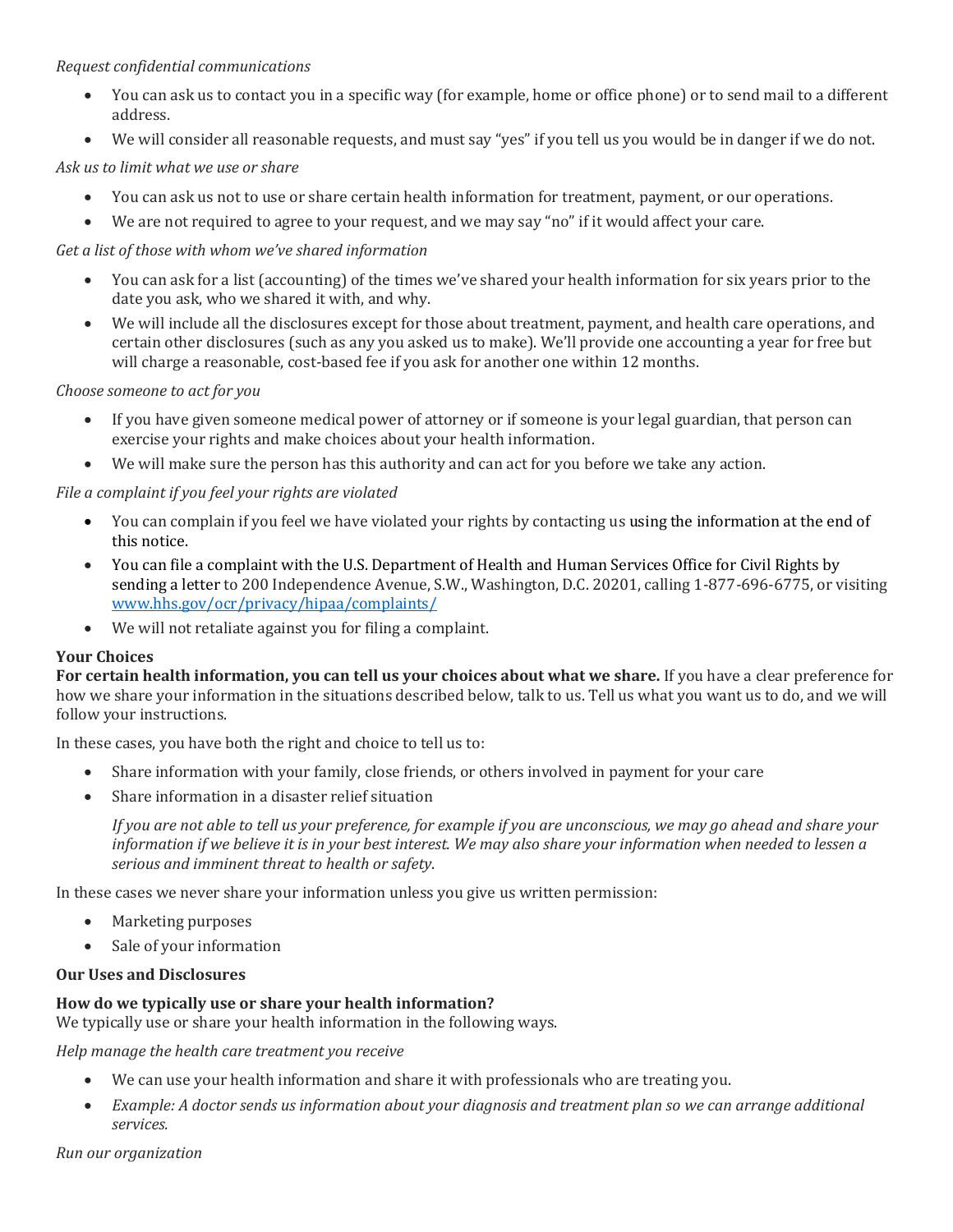- We can use and disclose your information to run our organization and contact you when necessary.
- We are not allowed to use genetic information to decide whether we will give you coverage and the price of that coverage. This does not apply to long term care plans.
- *Example: We use health information about you to develop better services for you.*

# *Pay for your health services*

- We can use and disclose your health information as we pay for your health services.
- *Example: We share information about you with your dental plan to coordinate payment for your dental work.*

# *Administer your plan*

- We may disclose your health information to your health plan sponsor for plan administration.
- *Example: Your company contracts with us to provide a health plan, and we provide your company with certain statistics to explain the premiums we charge.*

#### **How else can we use or share your health information?**

We are allowed or required to share your information in other ways – usually in ways that contribute to the public good, such as public health and research. We have to meet many conditions in the law before we can share your information for these purposes. For more information see[: www.hhs.gov/ocr/privacy/hipaa/understanding/consumers/index.html.](http://www.hhs.gov/ocr/privacy/hipaa/understanding/consumers/index.html)

*Help with public health and safety issues*

We can share health information about you for certain situations such as:

- Preventing disease
- Helping with product recalls
- Reporting adverse reactions to medications
- Reporting suspected abuse, neglect, or domestic violence
- Preventing or reducing a serious threat to anyone's health or safety

#### *Do research*

We can use or share your information for health research.

#### *Comply with the law*

We will share information about you if state or federal laws require it, including with the Department of Health and Human Services if it wants to see that we're complying with federal privacy law.

*Respond to organ and tissue donation requests and work with a medical examiner or funeral director*

- We can share health information about you with organ procurement organizations.
- We can share health information with a coroner, medical examiner, or funeral director when an individual dies.

*Address workers' compensation, law enforcement, and other government requests*

We can use or share health information about you:

- For workers' compensation claims
- For law enforcement purposes or with a law enforcement official
- With health oversight agencies for activities authorized by law
- For special government functions such as military, national security, and presidential protective services

#### *Respond to lawsuits and legal actions*

We can share health information about you in response to a court or administrative order, or in response to a subpoena.

#### **Our Responsibilities**

- We are required by law to maintain the privacy and security of your protected health information.
- We will let you know promptly if a breach occurs that may have compromised the privacy or security of your information.
- We must follow the duties and privacy practices described in this notice and give you a copy of it.